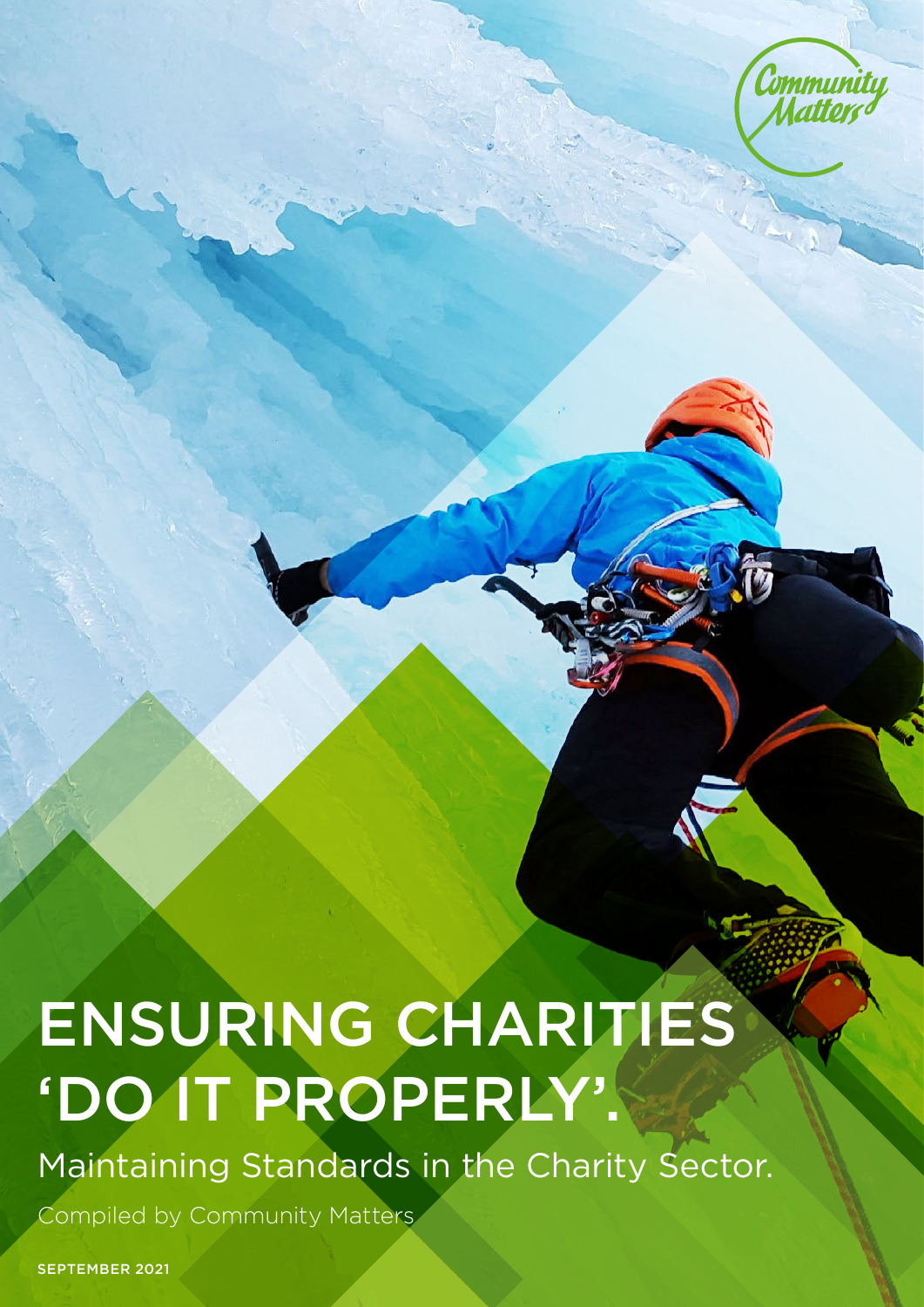### Foreword

Striving for the highest quality of governance, operation, services and support must always be the prime ambition of any charity. Dedicated staff need the confidence that they are working for organisations which are well managed, volunteers need to know that their time is adding to the quality of the services provided, donors need to know that their resources are well deployed and beneficiaries need confidence that their support and care accords to the highest possible standards.

While all organisations must have the opportunity to learn and improve, assurance provided through easily recognised quality standards helps provide that certainty. While the Charity Commission has the overall responsibility of ensuring that charities comply with their statutory obligations and fulfil the requirements the Commission sets out, also having a quality mark which the sector can recognise, can not only aid the Commission in its work, but drive forward innovation and good governance.

Achieving a quality standard must not be burdensome to organisations, but must recognise the achievements that charities are already working towards. At a time when both charities and the Charity Commission are under considerable pressure, any standard developed must work for both, and be a helpful tool to enable them to reach their objectives. Ultimately, such a standard should reduce the number of serious incidents and closures of organisations, bringing benefit to the whole charity community.

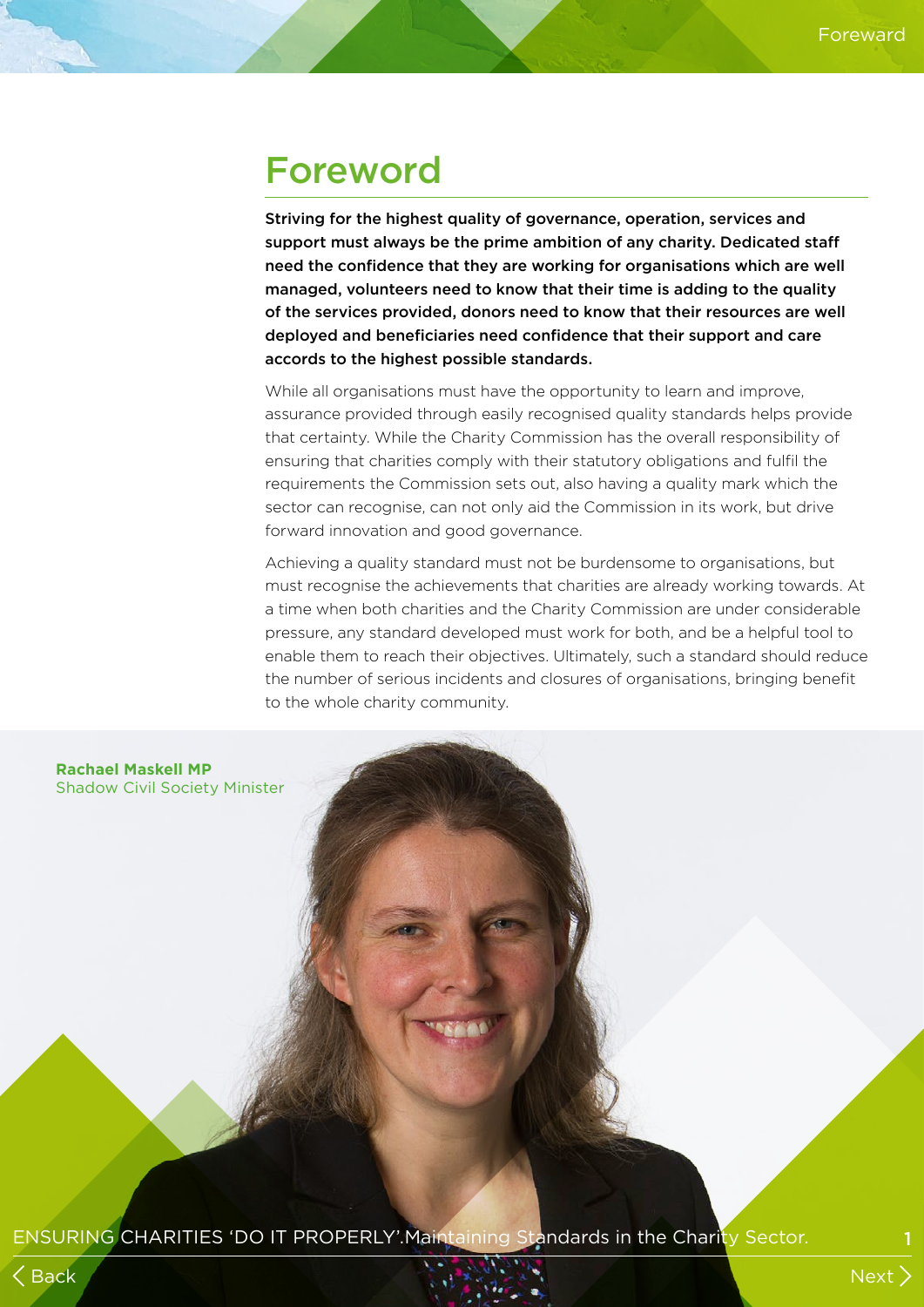### Introduction

The importance of charities being able to continue enjoying high levels of trust amongst stakeholders, particularly donors cannot be underestimated. Recent times have seen increasing focus on the integrity of charities' fundraising practices, on our approach to diversity, equity, and inclusion and our HR practices. Often, the media has been keen to highlight the incredibly small number of incidences of bad practices within our sector. Of course, most charities act with integrity and carefully follow robust processes and procedures to ensure adherence to charitable objectives within all appropriate regulation.

A process of assessing compliance against an agreed quality accreditation standard or framework can be an integral part of charities' strategic approach and can help reinforce good practice. Whether this be assessed independently via an external process, as part of a membership or federated structure or through self-assessment against a quality scheme; all can support effective development, compliance, and sustainability.

An effective quality assurance process provides additional protection for a charity's reputation and brand. A good quality process will identify significant gaps, weaknesses, and corrective actions to be taken for improvement. This serves as a periodic due diligence exercise to confirm that charities have the capacity, systems, controls, and capability to deliver. It can also identify excellent practice that can be promoted, as well as ensuring that we keep up with changing priorities, compliance requirements and innovation.

Given the understandable context of public and media scrutiny, alongside the fact that we operate during a global pandemic which has heightened inequalities and vulnerabilities; we must demonstrate that we operate efficiently with robust controls and governance. This can ensure we continue to have donors and stakeholders precious support to allow us to deliver on our charitable missions and advocate for the communities we serve.

Michael O'Toole is currently the CEO of Cambridgeshire Community Foundation (CCF). CCF is a grantmaking foundation focussed on supporting community groups and local charities, part of a network of community foundations across the UK. Previously he was Chief Executive of Mentor UK, a national charity working to help every child grow up free from the harms caused by drugs. Prior to this he was the first Crown Representative for the Voluntary & Community Sector. In this role he advised government on how to strengthen charities' role in building communities.

**Michael O'Toole** Twitter: @otoole\_michael

ENSURING CHARITIES 'DO IT PROPERLY'.Maintaining Standards in the Charity Sector. 2

Back Next Service of the Community of the Community of the Community of the Community of the Next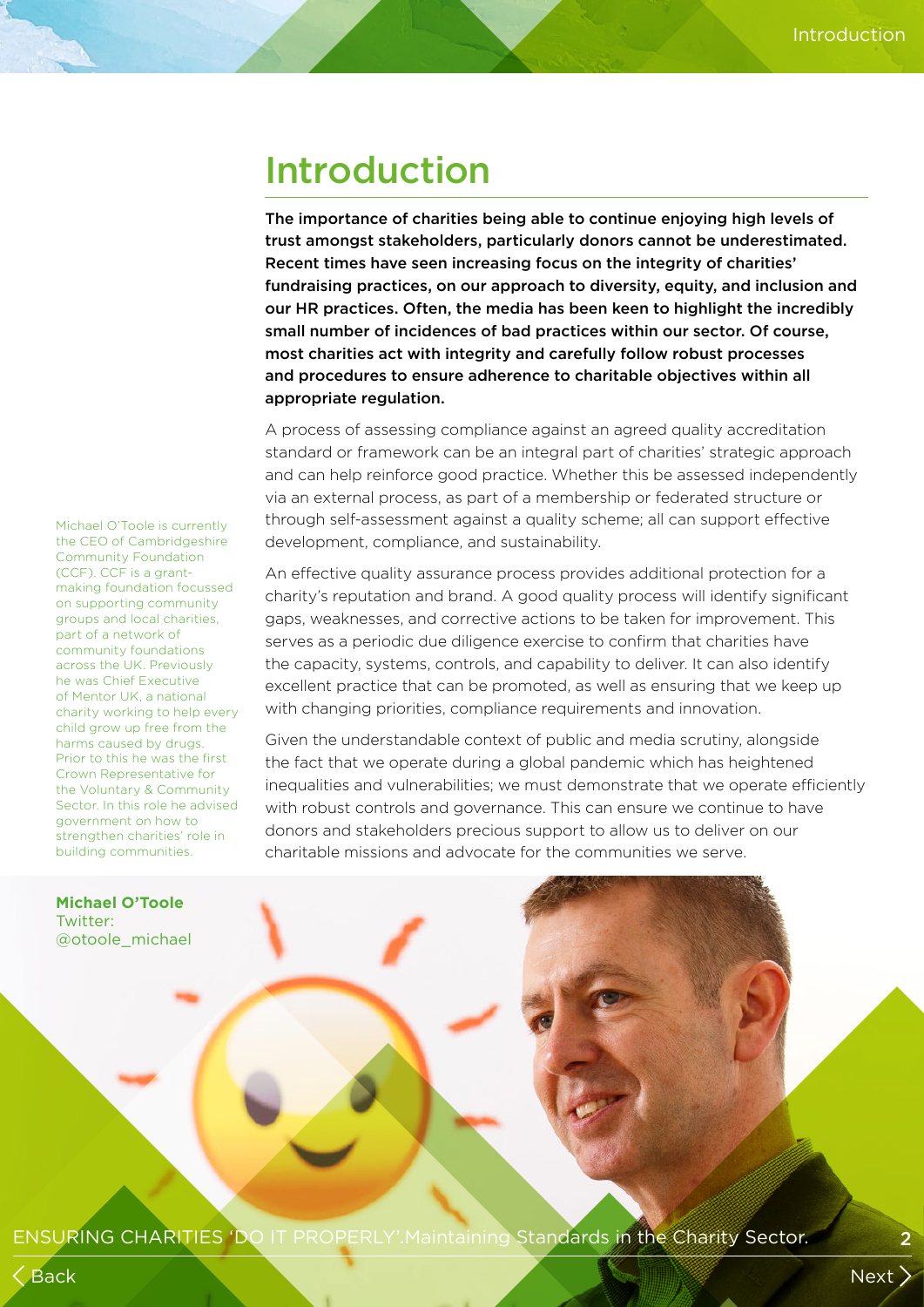### History and Background

It has become noticeable that the number of serious incidents reported to the Charity Commission has increased since 2014 and the number of charities closing, particularly those with under £100,000 per annum of income, has also increased.

The biggest increase was seen in 2009 following the national financial crisis but after a drop, those figures are slowly increasing again. The trend in serious incident reporting is set out below in table 1 showing the steady increase since 2014-15 with a significant increase in 2019-20. Table 2 shows the trends in charity closure since 2007.

#### Table 1: Serious Incident Reporting

| Year      | Incidents reported |
|-----------|--------------------|
| 2014-2015 | 2,129              |
| 2015-2016 | 2,117              |
| 2016-2017 | 2,181              |
| 2017-2018 | 2,819              |
| 2018-2019 | 3.895              |
| 2019-2020 | 5,730              |

#### Table 2: Charities Closing

| Year | <b>Closed charities</b> |
|------|-------------------------|
| 2007 | 2,947                   |
| 2008 | 4,721                   |
| 2009 | 12,384                  |
| 2010 | 5,328                   |
| 2011 | 6,470                   |
| 2012 | 3,776                   |
| 2013 | 3,596                   |
| 2014 | 3,219                   |
| 2015 | 3,452                   |
| 2016 | 2,622                   |
| 2017 | 2,822                   |
| 2018 | 3,903                   |
| 2019 | 4,404                   |

Source: Charity Commission Annual Report 2019/20

This has been accompanied by a risk for small charities being tarnished by association with public scandals, which has increased public scrutiny of charities. (Filosof et al, 2020). There has also been media exposure of unethical fundraising practices, which are sometimes seen as a failure of leadership within an organisation, and of those working in bodies that oversee and regulate charities. Running alongside this has been a surge in social media reports of bullying and discriminatory practice within charities leading to a number of compromise agreements being made between departing staff and charitable employers.

Back Next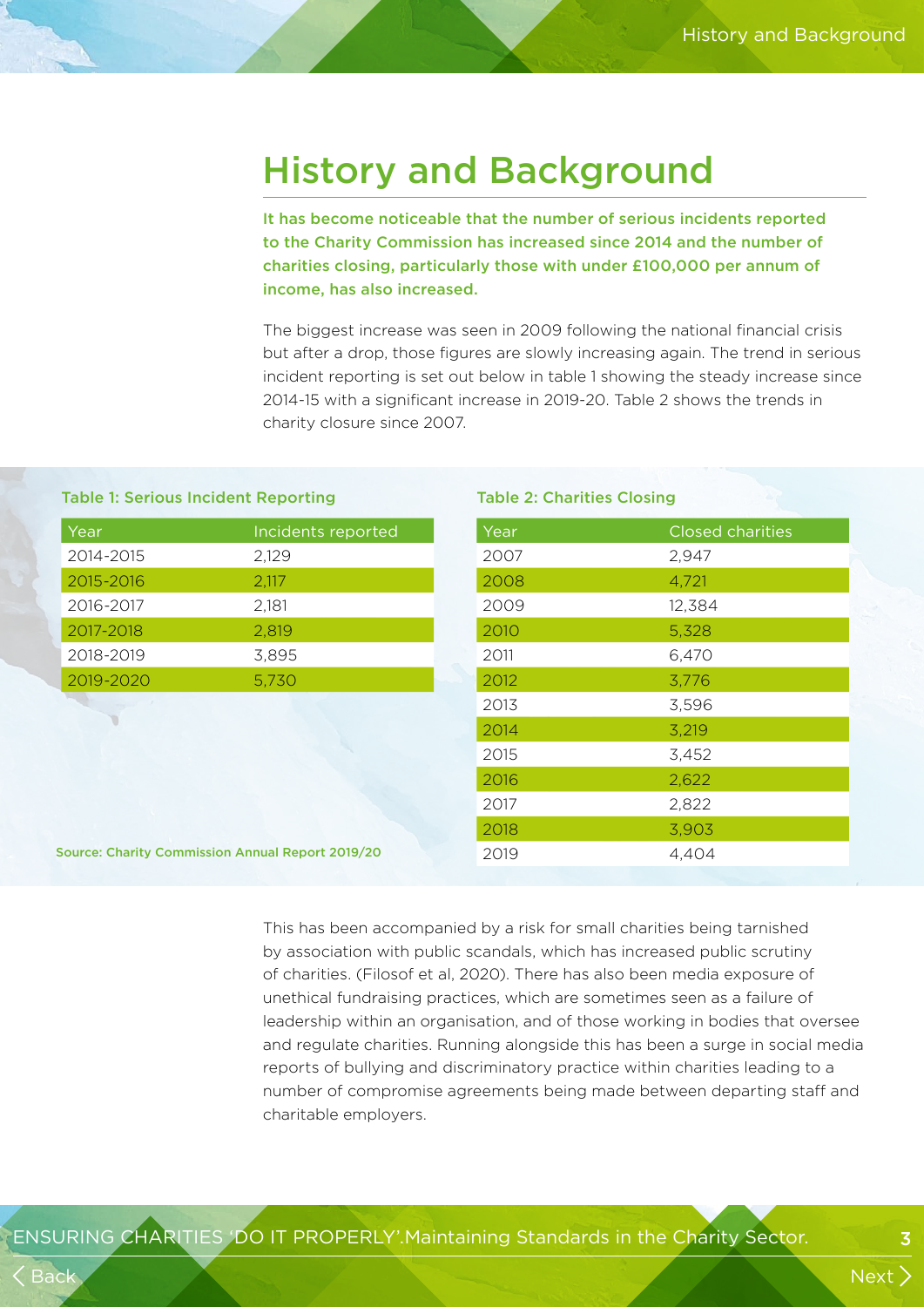These events have taken place in an environment of change within the charity sector. The 2008 financial crisis clearly had an impact on charity closures and there are fewer national, regional and local infrastructure support bodies in existence to provide information, guidance and support. Within Yorkshire alone, nine infrastructure bodies have gone over the past ten years through either closure or merger. Services have often been centralised and less available locally. There have also been greater pressures on the charity sector to deliver services previously provided by statutory bodies and organisations have had to adapt accordingly.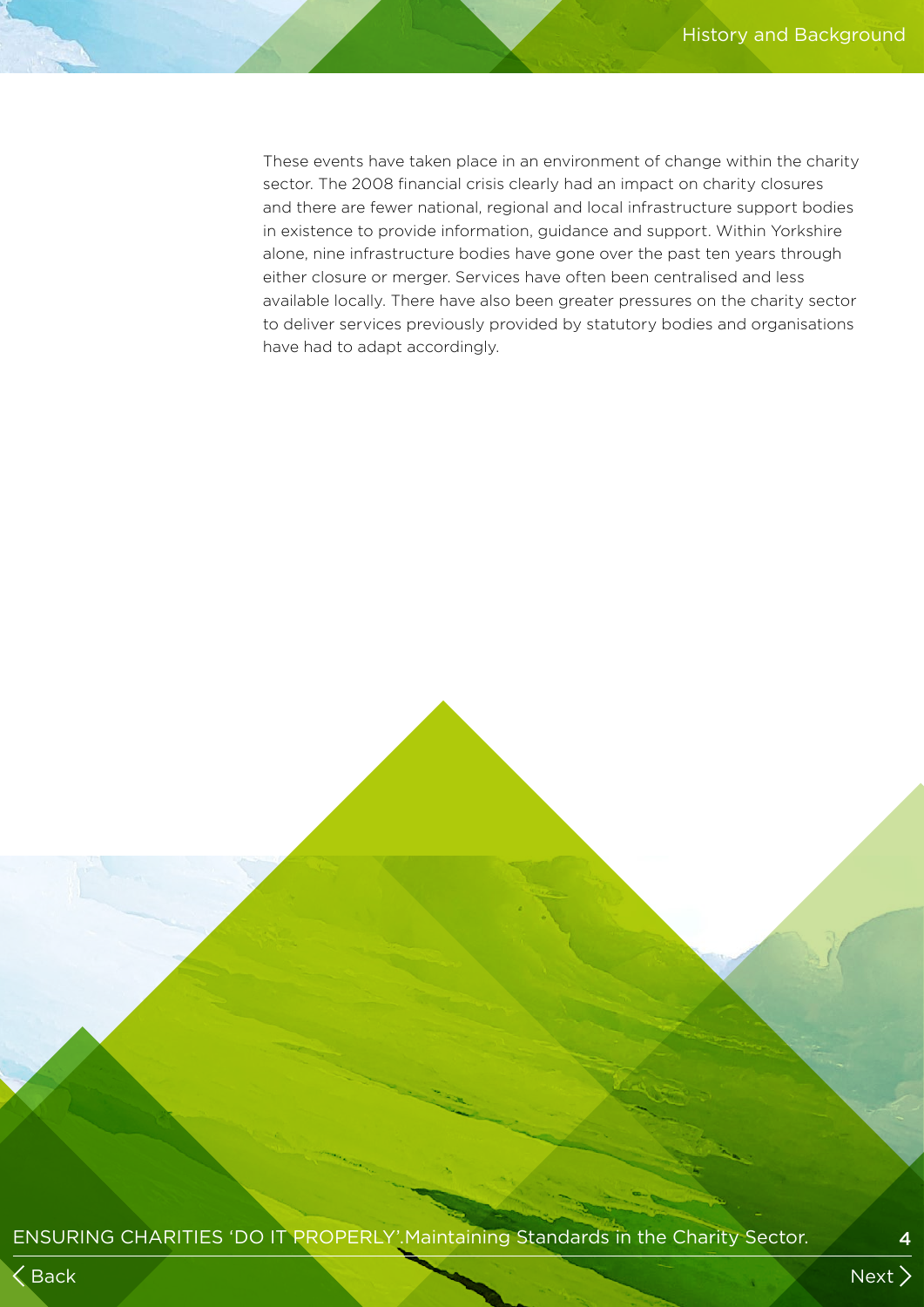### Research Supporting the Role of Quality Assurance

There is a developing body of research supporting the importance of quality assurance in charitable organisations.

Recent research demonstrates its continued value in terms of:

- Contributing to organisational development
- Evidencing organisational soundness to external stakeholders and funders
- Contributing to organisational sustainability
- Promoting continuous improvement.

Filosof et al (2020), described how increasing demands for voluntary sector contribution to provision of public service has led to a need for the public to trust and have confidence in services and effective use of funds. They stress the importance of charities having a good grasp of governance and explored the rationale of implementing quality frameworks in small and medium sized charities. This is described as complex and influenced by multiple perspectives and often a response to the need to be seen to be working towards "best practice".

"A general rationale for the take-up of quality frameworks and codes of governance is that they offer guidance on good practice for the management and service delivery, which can then be used to assess current practice and identify process improvement" (ibid p 37).

Research carried out in 2012 (Brodie et al) also found that Pre Qualification Questionnaires often award points for having a quality standard in place, as it was seen as evidence of good management. They found evidence of use of them by commissioners and funders as a way of managing risk, ensuring value for money, and demonstrating quality – and giving more of a guarantee than self-assessed standards. They also listed a number of drawbacks, including the resources required, the danger of measuring process rather than outcomes, limited currency, no increase in legitimacy or reputation, and the danger of being a tick-box exercise. From a funders' perspective, they tended to be looking for evidence about how a quality assurance system was being used and how it was a tool for learning and reflection.

ENSURING CHARITIES 'DO IT PROPERLY'.Maintaining Standards in the Charity Sector. 5

Back Next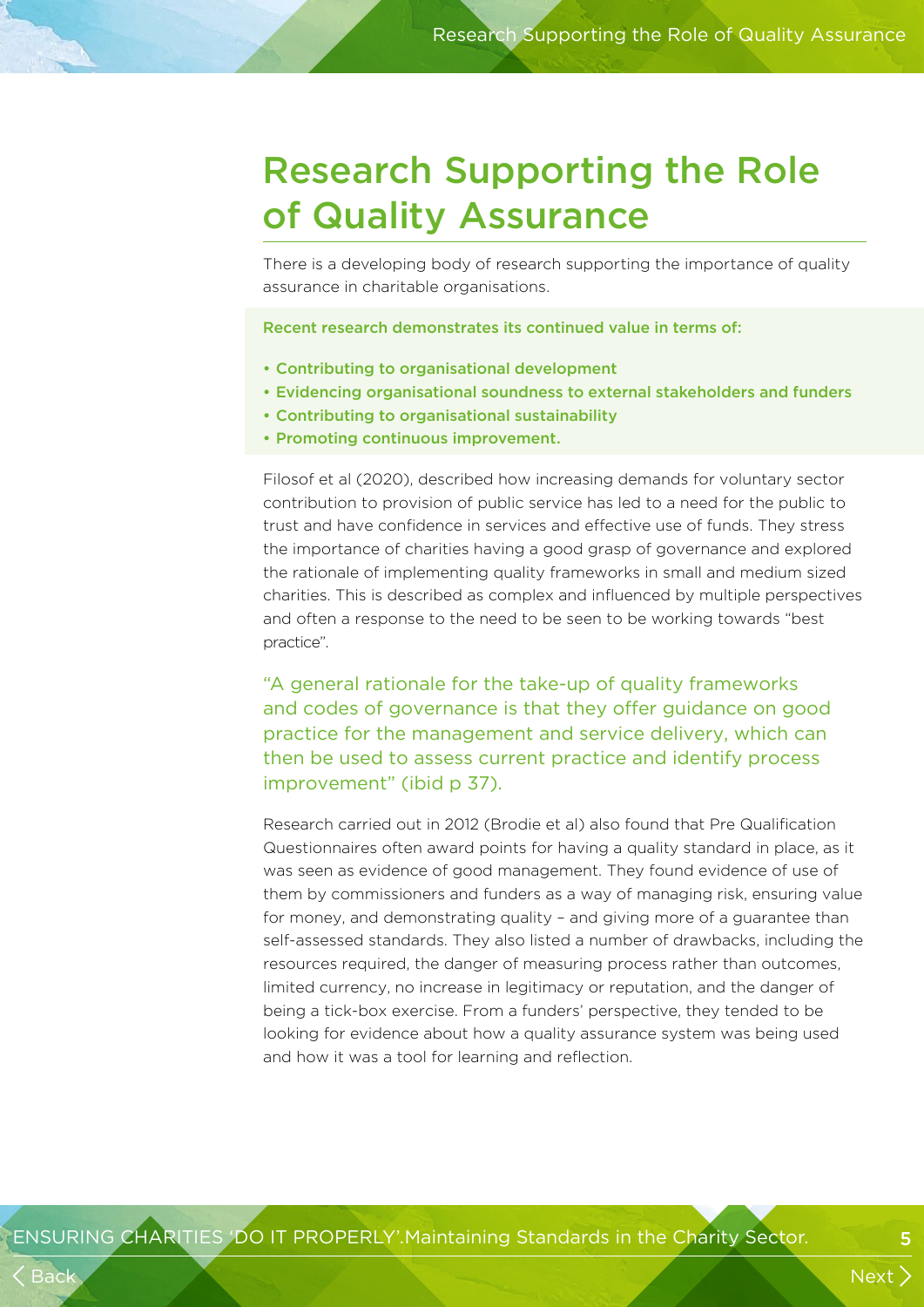Wales Council for Voluntary Action is carrying out a review of Trusted Charity (previously PQASSO). The process for Trusted Charity now involves a comprehensive review and a self assessment process. Their research showed that the greatest benefits go to those who want to embed a culture of improvement within the organisation. They found that the choice of quality mark depends very much on, among other things, the recognition of the standard among other stakeholders that the charity wants to influence. There was a low level of recognition of the Trusted Charity mark among funders and commissioners, and a general agreement that mandating the use of any one quality mark for all charities would create more problems than would be solved.

However, data supplied by Charities Evaluation Service and NCVO show a fall in the take up of quality assurance schemes with the number of reviews offered for PQASSO falling dramatically after 2017. The figures are given below.

#### Table 3: Number of reviews offered for quality assurance

| Year      | Number of reviews |
|-----------|-------------------|
| 2017-2018 | 95 reviews        |
| 2018-2019 | 63 reviews        |
| 2019-2020 | 44 reviews        |
| 2020-2021 | 30 reviews        |
|           |                   |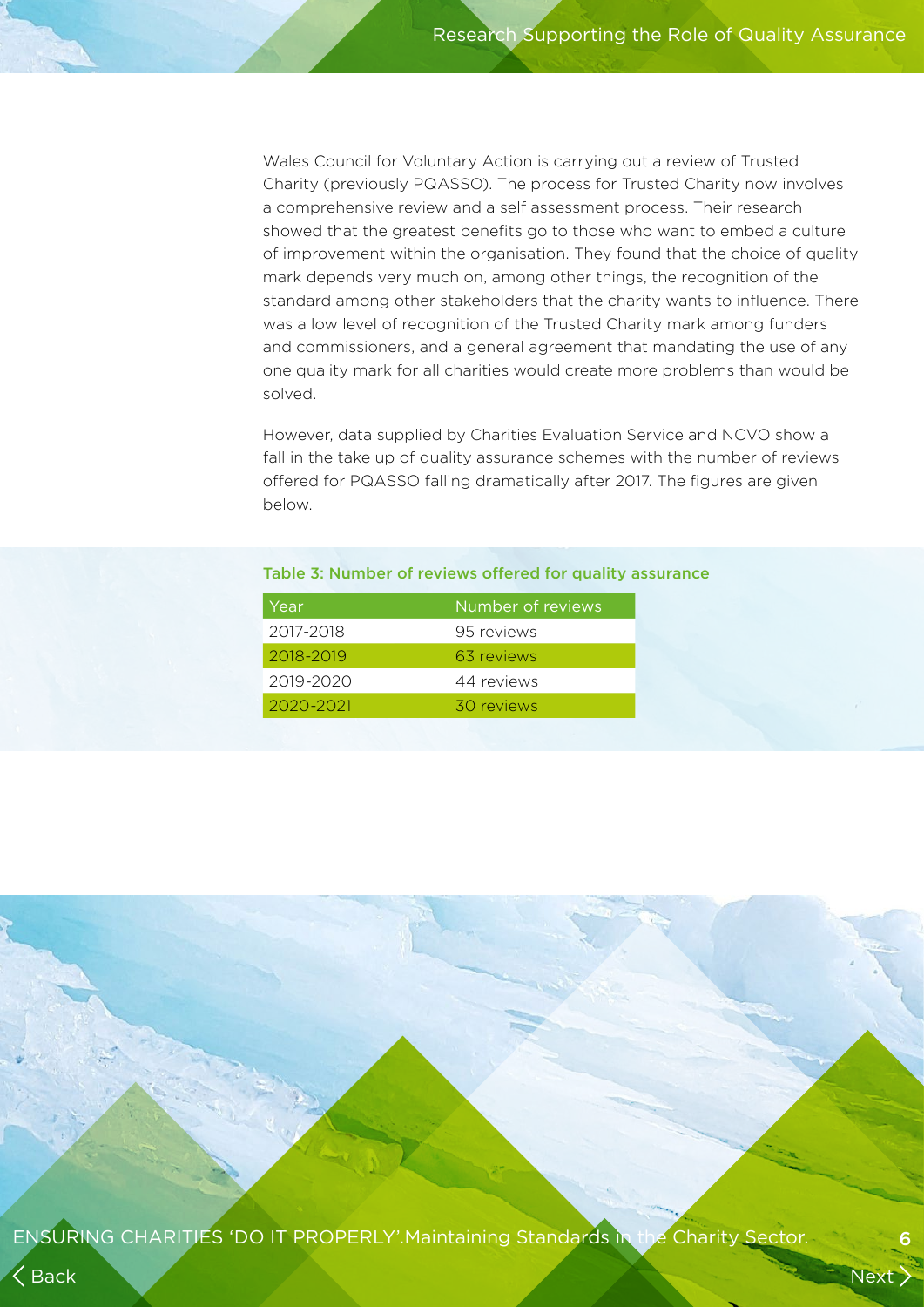### Evidence of Need for Quality Assurance in Charities

Research carried out on behalf of the Charity Commission by Populus (2018) found that public trust in charities has plateaued since 2016, which has led to an aspiration on the part of the Commission to ensure that charities are among the most trusted social institutions. They found that the role of the regulator is viewed as highly important by the vast majority of the public.

Factors which developed trust in the public (p 10) included having the regulator logo on publicity. 49% of a sample of 2,059 stated that it increased their trust in the organisation, and 25% were more likely to donate. Public trust was also increased with an inclusion of the Charity Commission role as regulator. The public believe that the Charity Commission has a highly important role to play in upholding trust and confidence in the charity sector (p 14). 83% of the public consider the Charity Commission's role is essential or very important. 45% of respondents trust charities more, knowing that they are regulated.

#### 55% think charities are regulated well in England and Wales. 52% have heard of the Charity Commission.

A report of a strategy review focus group in 2018, found an expectation of the Charity Commission constructing and enforcing a set of behavioural standards. There was a feeling that the regulator should have responsibilities beyond making sure charities stick to the law. (Populus 2018)

Further research in 2020, asking what the public expected from a regulator, found that the regulator status was seen as a mark of confidence, allowing the public to make basic assumptions about efficiency, impact, and conduct.

"They should be making sure that those charities are well run, treating their staff properly, have the right set of ethics, and are using as much profit as possible every single year to have an impact." (Populus 2020)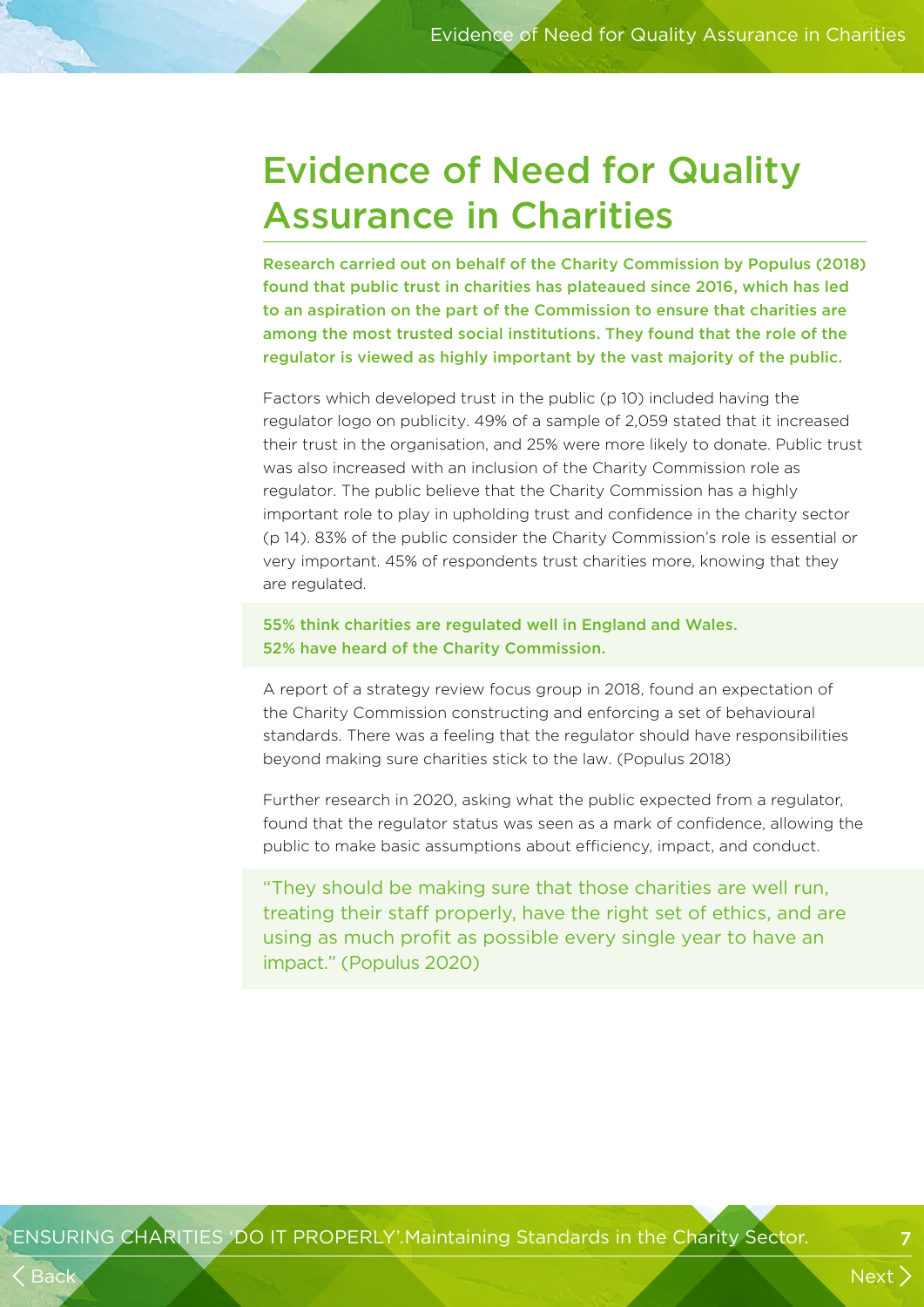## Background to Charity Commission endorsement of Quality Assurance Schemes

Charity Commission introduced endorsement of quality assurance systems in 2006 with three purposes:

- Improvement of compliance in the sector
- Improvement of accountability in the sector
- Improvement of self-reliance in the sector

and on the basis that:

"A well designed quality assurance system provides the framework within which charities can continuously plan, monitor and assess their activities and minimise risk and maximise opportunities."

#### (P 3 Charity Commission Partnerships – Endorsement of Quality Assurance Application Pack).

Quality assurance schemes could apply for Charity Commission endorsement provided they satisfied six tests:

- they operated within England and Wales;
- the system is run by a charity or group of charities;
- they assessed the governance of the charity and not just the quality of service provided;
- they covered the whole of the charity and not just particular activity;
- the assessor must be independent of the charity being assessed;
- the assessment must include a site visit.

Two levels of endorsement were available and it was given for four years. However, the Charity Commission endorsement programme ceased in 2016.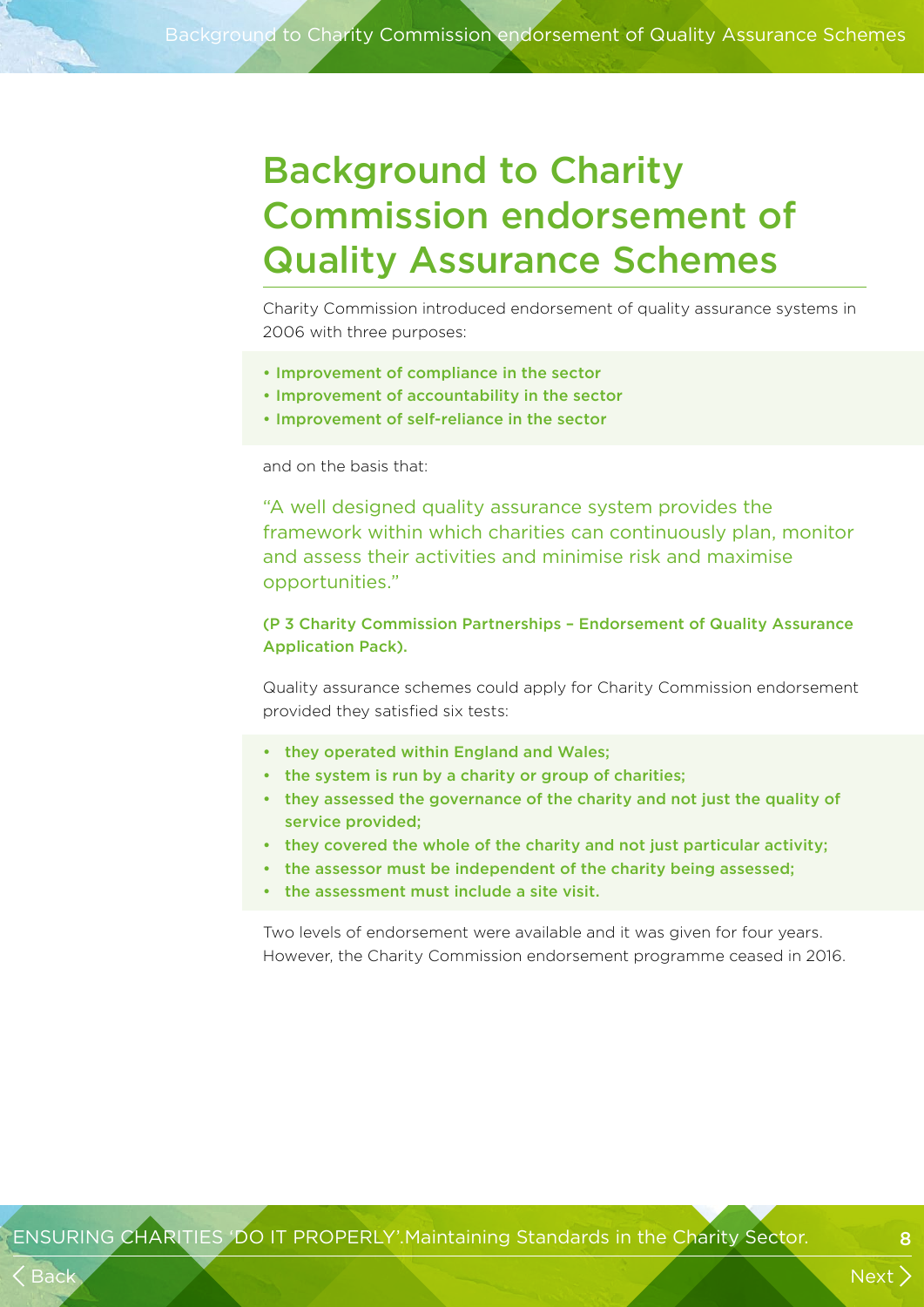### Rationale for Charity Commission endorsement

The Charity Commission argued that endorsement gave those organisations who achieved it, a special relationship with them. Endorsement was based on a set of hallmarks of an effective charity, each of which was accompanied by a set of indicators. The bodies receiving Charity Commission endorsement were:

- ACRE
- Age UK
- Charities Evaluation Service
- Community Matters (NFCO)
- Community Transport Association
- Home Start UK
- MIND
- UK Community Foundations
- YMCA England

In order to receive Charity Commission endorsement, the scheme had to look at the organisation in the round and not just one aspect of its work, which limited the number of schemes receiving endorsement. Endorsement was only open to assessments undertaken independently of the assessed charity.

The hallmarks were:

- Clarity about purposes and directions;
- A strong board;
- Fitness for purpose;
- Learning and improving;
- Financial soundness and prudence;
- Accountability and transparency.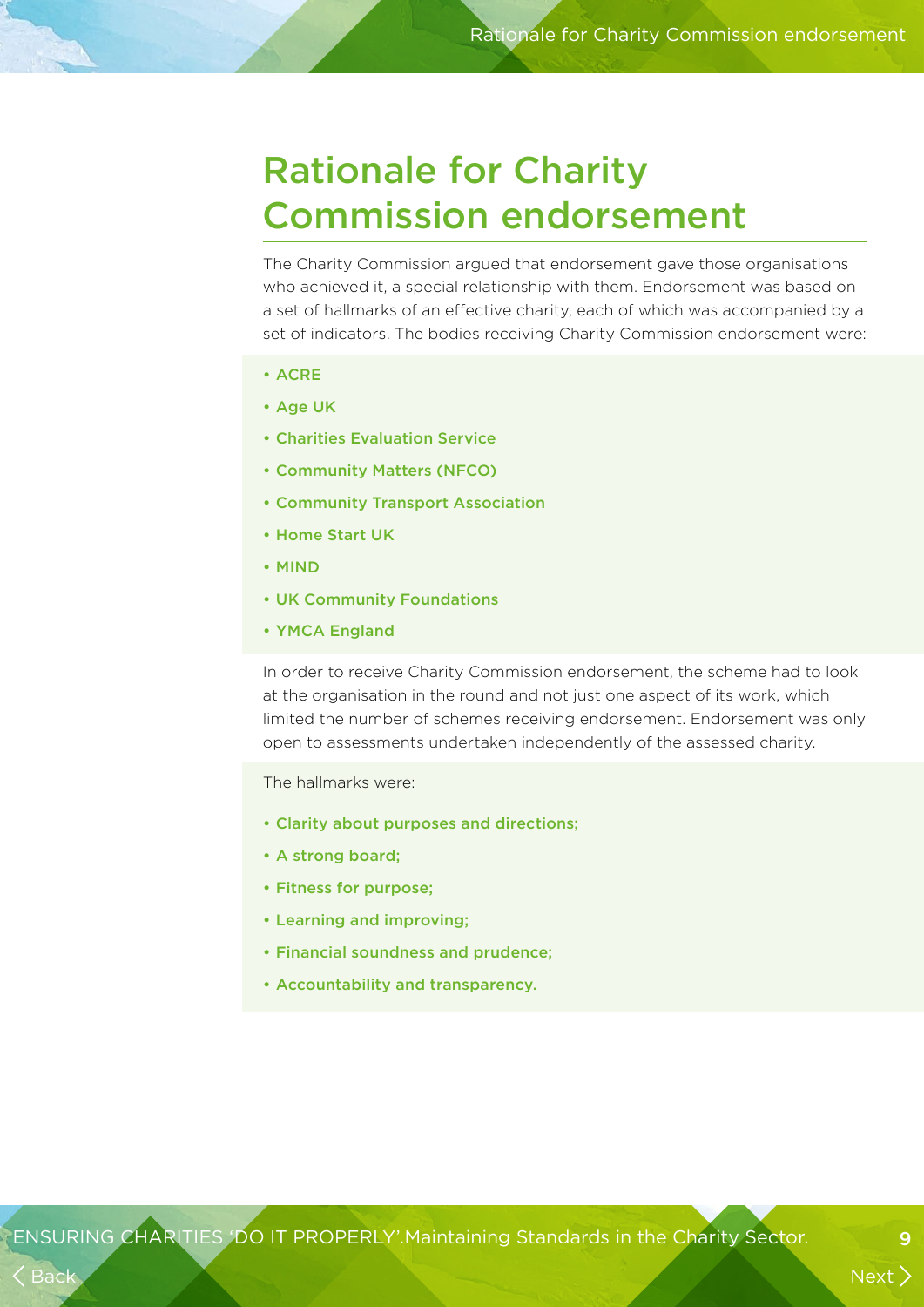Of those nine quality assurance schemes, the following still exist:

- Trusted Charity (previously PQASSO, operated by Charities Evaluation Service as part of NCVO and is currently under review);
- Age UK;
- Home Start;
- MIND;
- Community Foundations Network
- (Community Matters but dormant).

A report produced by Newcastle University Business School in 2011 (Quality in the Voluntary Sector), described the Quality Standards Endorsement Programme as a quality standard for Quality Standards, which recognised the importance of combining external assessment, peer review, and client input. (The future of the programme was under review at the time of this report). It was a verification process sitting above the systems managed by assessing bodies. The commission's guidance was seen as a template of good practice, and the bespoke standards of each scheme as reflecting a specific set of core concerns and values. The Accreditation Providers Forum had been set up at this time by the Charities Evaluation Service and mapped the endorsed standards across to ISO9001 as a benchmark. They found that most mapped across effectively.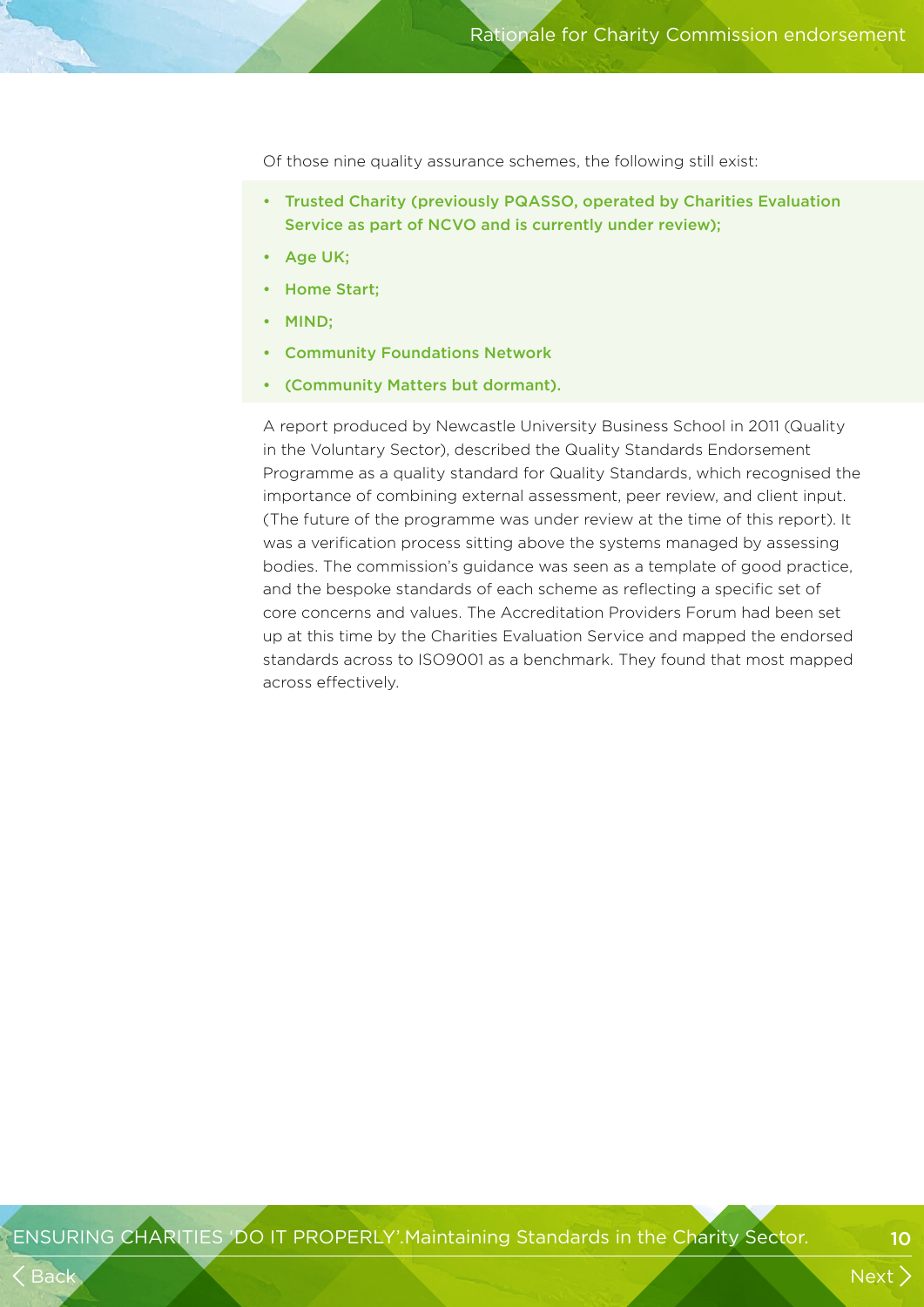### Endorsement as a test of whether a quality assurance scheme provides a sufficient test of a charity's governance.

The Charity Commission document "Partnership Development: Quality Assessment Endorsement Programme: Quality Assurance Systems", was archived in 2019 and the strategy described as no longer current and under review. It described quality management as being about the consistency of a product and being fit for purpose, with a focus on development and improvement, and achieving a constant outcome. It is relevant because a charity should want to be the best that it can and provide the best possible service. Those building quality assurance into their business planning are likely to be more resilient. Research cited above (Brodie et al 2012), found that quality standards that are "accredited" are seen as more reliable and credible than those that are not. The value of benchmarking quality standards lay in the ability it provided to organisations to compare themselves with others they may be in competition with, or looking to collaborate with.

"External 'accreditation' helps in benchmarking our services" (survey respondent, VCO).

This research found that a quality system needs to be endorsed to have value to a funder and to provide reassurance to stakeholders and clients.

1 The terms 'accreditation' and 'endorsement' are often used interchangeably but can have slightly different meanings referring to different activities within quality assurance. Accreditation is the term used to describe the process whereby the UK Accreditation Service recognises the competence of bodies to operate quality assurance systems – a process that sits above the process that is managed by assessing bodies. Endorsement is the process that was used by the Charity Commission to recognise the fitness for purpose of sector led quality assurance systems which meet strict terms and conditions. It is a verification process that sits above the systems managed by the assessing bodies. It is similar to the concept of accreditation but endorsement is a test of whether a quality assurance system provides a sufficient test of a charity's governance.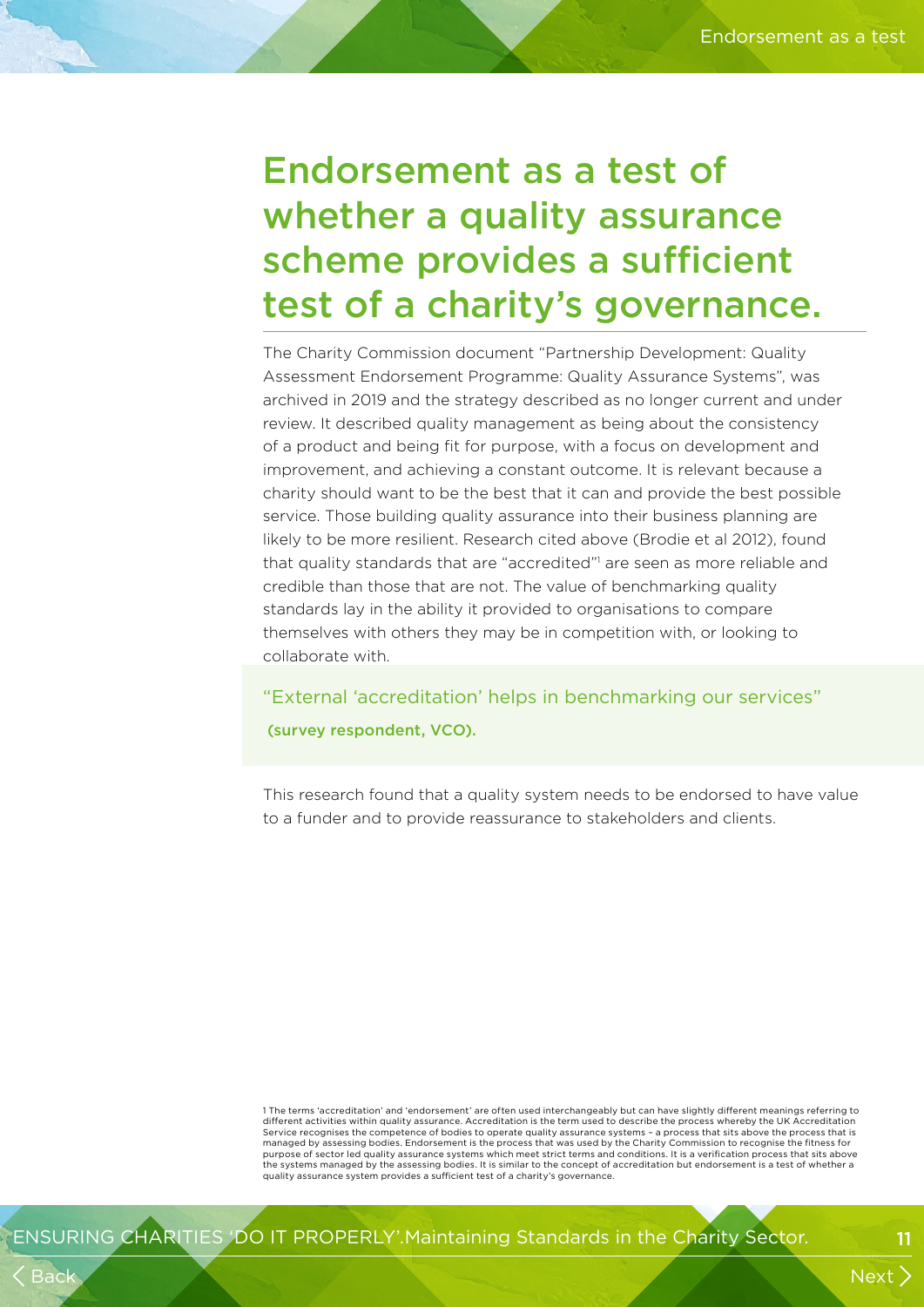### **Conclusions**

There is clear evidence of the benefits of quality assurance in the charitable and not for profit sector which need to be reiterated to regulatory bodies.. This evidence is backed up by research cited above.

2 Evidence is also available that quality assurance, which can be costly and time<br>consuming is more likely to be pursued by charitable bodies, if there is clear. consuming, is more likely to be pursued by charitable bodies, if there is clear recognition of the quality assurance mark by public sector bodies and support is provided to pursue a quality mark.

3 Clear potential exists for the Charity Commission to re-evaluate its former endorsement scheme. It is not only in the interests of charities and their funders and other stakeholders but also in the interests of the Charity Commission itself. As the Charity Commission capacity is reduced, so the number of serious incidents and closures it is having to handle is increasing considerably. A culture of encouraging charities to become involved in pursuing quality assurance would not only ensure that good systems were in place within organisations but would enable issues to be picked up earlier before they became serious incidents and before organisations have to make decisions about closure.

4 Evidence exists that the 'stamp' of the Charity Commission is recognised and valued by the public and by funders and commissioners, and their role of regulator is considered essential or very important.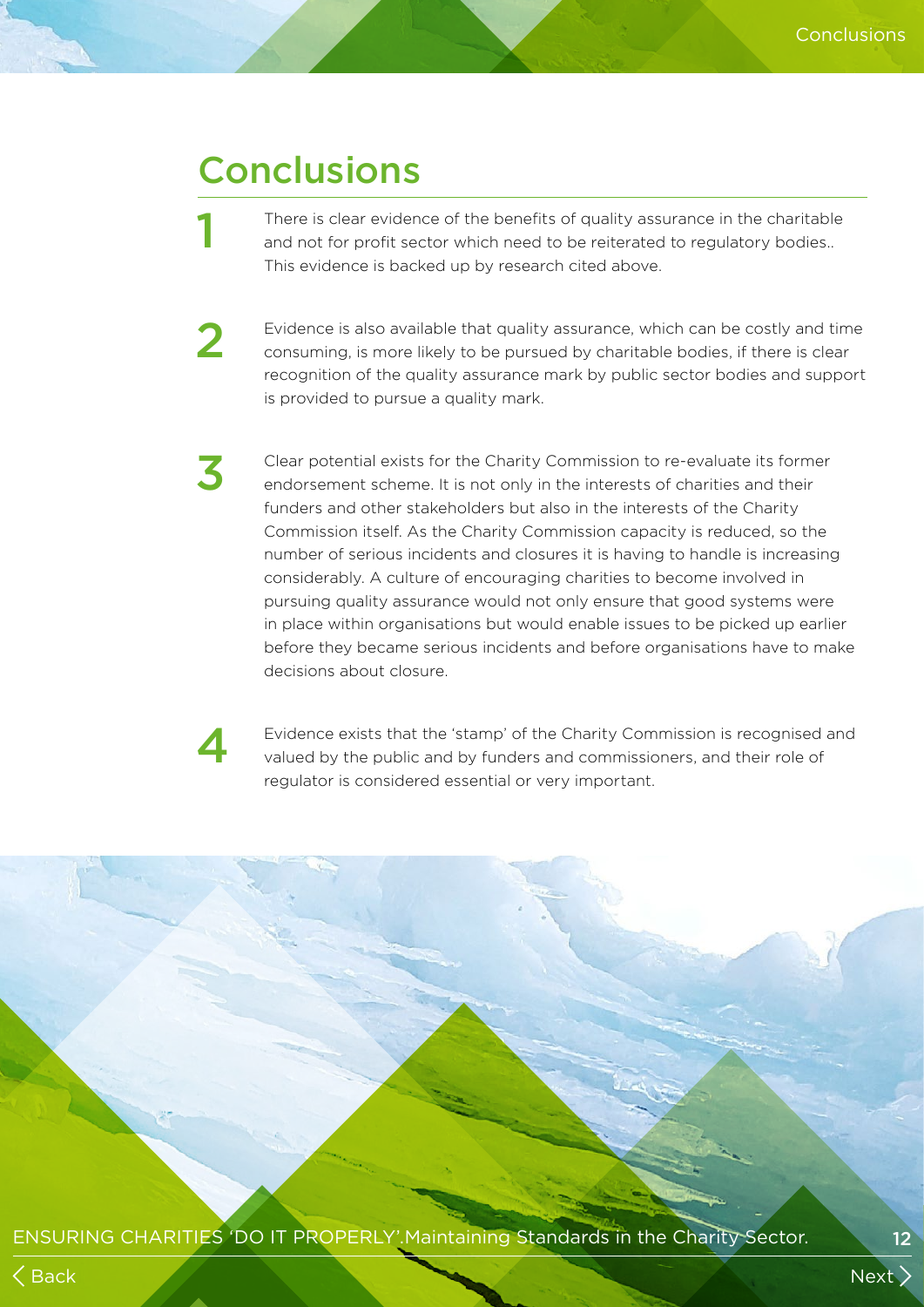### References

Brodie, E., Anstey, G., Vansom, T., Piper, R. Scoping Study – Quality Assurance in the Voluntary and Community Sector. NCVO and Office for Public Management. April 2020.

Charity Commission Partnerships: Endorsement of Quality Assurance. Application Pack.

Charity Commission. Partnership development. Quality assessment endorsement programme: quality assessment systems September 2013.

Filosof, J., Mason, P., Gkiatis, J., Andrews, R. University of Hertfordshire. Evaluation of IQ Pilot. July 2020.

Newcastle University Business School (on behalf of the Accreditation Providers' Forum). Quality in the Voluntary Sector: a guide to not for profit sector quality awards. 2011.

Populus, on behalf of the Charity Commission: Trust in Charities, 2018:

How the public views charities, what this means for the sector, and how trust can be increased.

Populus, on behalf of the Charity Commission: Regulating in the public interest: The relationship between Charity, charities and the general public. May 2020.